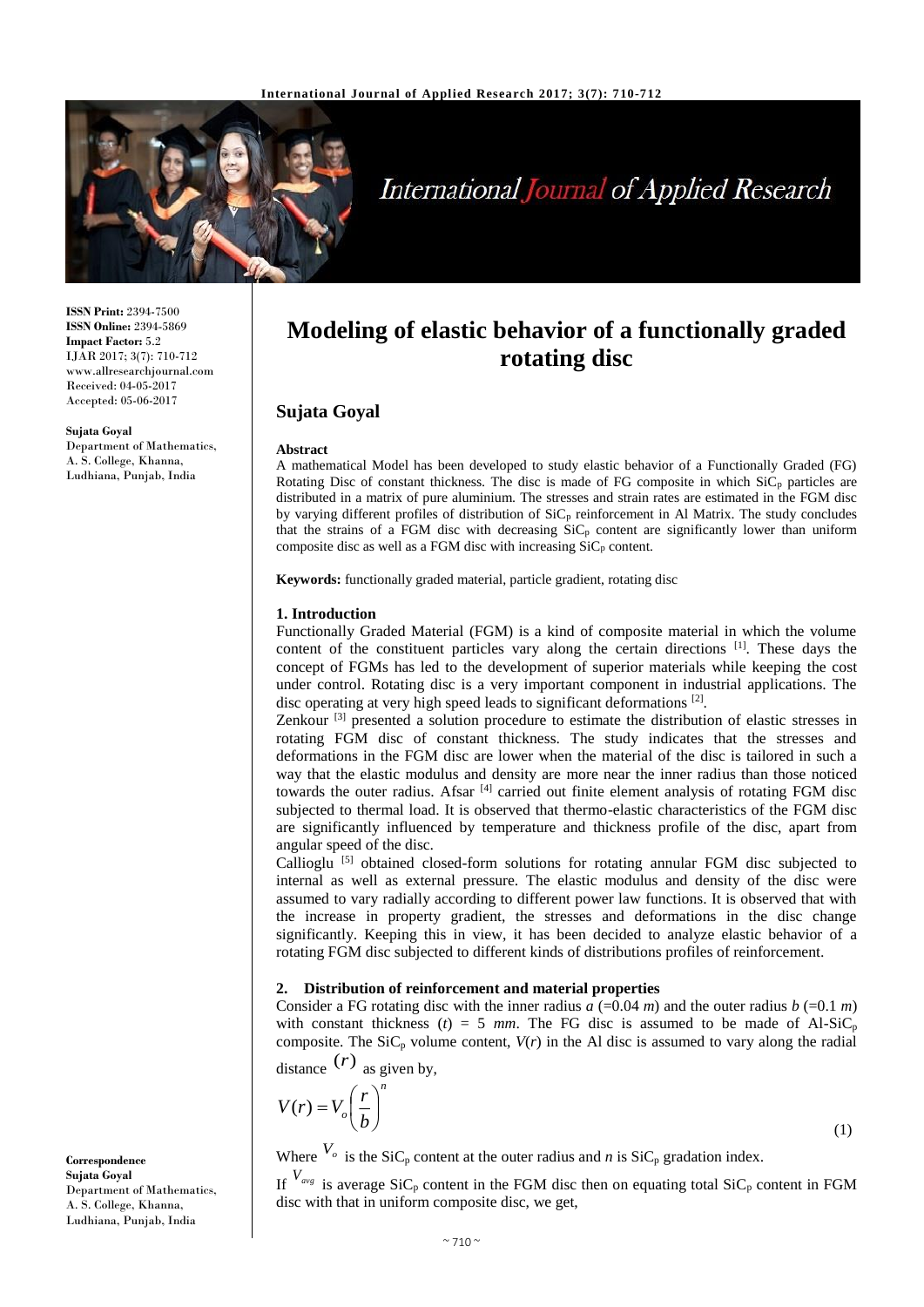$$
\int_{a}^{b} 2\pi t V(r) dr = V_{av} \left[ \pi (b^2 - a^2) t \right]
$$
\n(2)

Substituting eq. (1) into eq. (2), the  $\text{SiC}_p$  content ( $V_o$ ) may be estimated as,

$$
V_o = \frac{V_{avg} b^n (2+n)(b^2 - a^2)}{2(b^{2+n} - a^{2+n})}
$$
\n(3)

The density  $(\rho)$  and Young's modulus  $(E)$  are assumed to vary radially, according to the following relation,

$$
\rho(r) = \rho_0 \left(\frac{r}{b}\right)^{n_1} \text{ and } E(r) = E_0 \left(\frac{r}{b}\right)^{n_2} \tag{4}
$$

where  $P_o$  and  $E_o$  are respectively the values of density and young's modulus at the outer radius of FGM disc. The exponents  $n_1$  and  $n_2$  denotes gradation indices respectively for density and young's modulus.

#### **3. Mathematical formulation**

For elastic deformations, stresses and strains are related as [5] ,

$$
\varepsilon_r = \frac{1}{E(r)} (\sigma_r - \nu \sigma_\theta)
$$
  
\n
$$
\varepsilon_\theta = \frac{1}{E(r)} (\sigma_\theta - \nu \sigma_r)
$$
\n(5)

where  $\sigma_r$  and  $\sigma_\theta$  are respectively the radial and tangential stresses in the disc and  $v (=0.3)$  is the Poisson's ratio.

The force equilibrium equation for a rotating FGM disc is given as  $[6]$ ,

$$
\frac{d}{dr}\left[r\sigma_r\right] - \sigma_\theta + \rho(r)\omega^2 r^2 = 0\tag{7}
$$

where  $\rho(r)$  is the density and  $\omega$  (=1570 rad/s) is angular velocity of the disc.

Equlibirium eq. (7) is solved along with the constitutive eqs. (5-6), to get the functions of radial and tangential stresses as given by,

$$
\sigma_r = M_1 r^{\frac{n_2 + m - 2}{2}} + M_2 r^{\frac{n_2 - m - 2}{2}} + A r^{2 + n_1}
$$
\n(8)

$$
\sigma_{\theta} = \left[ \left( \frac{n_2 + m}{2} \right) M_1 r^{\frac{n_2 + m - 2}{2}} + \left( \frac{n_2 - m}{2} \right) M_2 r^{\frac{n_2 - m - 2}{2}} + (3 + n_1) A r^{2 + n_1} \right] + \rho(r) r^2 \omega^2 \tag{9}
$$

Where  $b^{n_1} (8 + n_1^2 + 6n_1 - n_1 n_2 - 3n_2 + \nu n_2)$  $(3 + v + n_1 - n_2)$  $1 \t_1 \t_2 \t_2 \t_1 \t_2 \t_1$ 2 1 <sup>2</sup>  $(3 + v + n_1 - n_2)$  $b^{n_1}$   $(8+n^2+6n-1, n_2-3n+vn)$  $A = \frac{-\rho_0 \omega (3 + v + n_1 - n_1)}{1 \pi (0 - n_1)^2}$ *o*  $+n - + 6n - n$ ,  $n - 3n +$  $=-\frac{-\rho_0 \omega^2 (3+v+n_1$ and  $m = \sqrt{n_2^2 - 4v n_2 + 4}$ 

The constants  $M_1$  and  $M_2$  are calculated using free-free boundary conditions [7],

$$
\sigma_{r=0 \text{ at } r=a \text{ and }} \sigma_{r=0 \text{ at } r=b} \tag{10}
$$

Using the above boundary condition in equation (19), we get,

$$
M_1 = \frac{D_2 b^{\frac{2+m-n_2}{2}} - D_1 a^{\frac{2+m-n_2}{2}}}{(b^m - a^m)}
$$

and

$$
M_2 = \frac{D_1 b^m a^{\frac{2+m-n_2}{2}} - D_2 b^{\frac{2+m-n_2}{2}} a^m}{(b^m - a^m)}
$$
(11)

where,

$$
D_1 = -Aa^{2+n_1} \qquad D_2 = -Ab^{2+n_1} \tag{12}
$$

#### **4. Results and Discussion**

A computer code is generated on the basis of analysis carried out. The results are estimated for different FGM discs with varying reinforcement gradation index (refer Table 1).

**Table 1:** Description of FGM discs

| <b>Disc</b><br><b>Notation</b> | n      | $\rm SiC_{D}$ Content (vol %) |    |         |             |          |        |              |
|--------------------------------|--------|-------------------------------|----|---------|-------------|----------|--------|--------------|
|                                |        | $V_i(r=a)$                    | av | $(r=b)$ | $\rho_{_o}$ | $n_{1}$  |        | $n_{\alpha}$ |
| D1                             | 0.5    | 14.77                         | 20 | 23.36   | 2816.95     | 0.0172   | 158.28 | 0.2529       |
| D2                             |        | 20                            | 20 | 20      | 2801.12     |          | 146    |              |
| D3                             | $-0.5$ | 26.66                         | 20 | 16.86   | 2783.67     | $-0.019$ | 133.56 | $-0.2678$    |

The radial stress (Fig. 1a) in all the FGM discs is zero at inner and outer radius under the imposed boundary conditions (refer eq. 10). As compared to uniform composite disc D2  $(n=0)$ , the radial stress in FGM disc D1  $(n=0.5)$  is relatively lower, but in the FGM disc D3  $(n= -0.5)$ , it is relatively higher. On imposing decreasing  $SiC_p$  content in

the FGM disc D3  $(n= -0.5)$ , the tangential stress (Fig. 1b) increases near the inner radius but decreases towards the outer radius as compare the uniform composite disc D2  $(n=0)$ . The tangential stress in the FGM disc D3 is the highest near the inner radius but the lowest towards the outer radius.